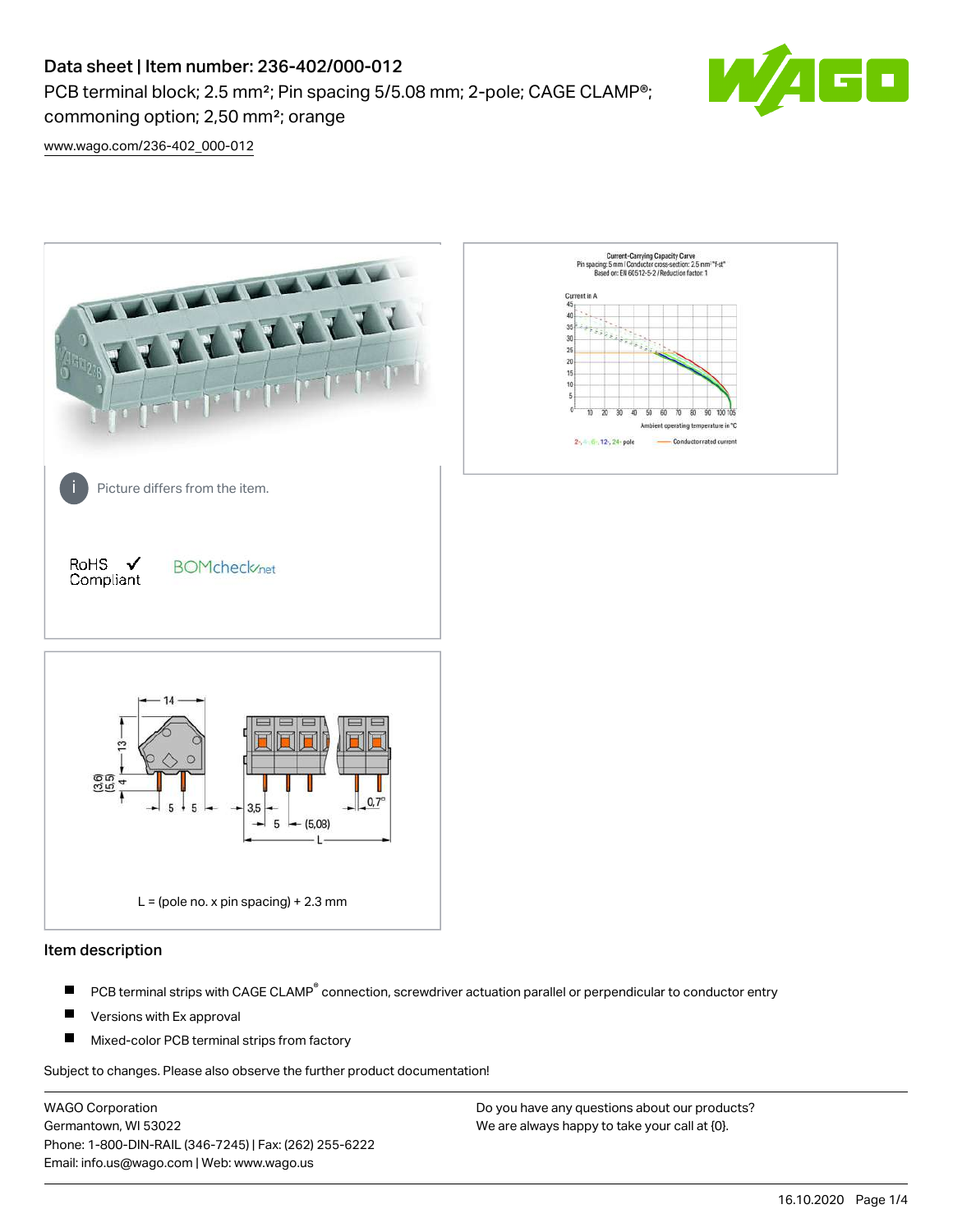

- $\blacksquare$ Operating tools for factory wiring
- $\blacksquare$ 45° conductor entry angle permits a wide range of applications and wiring options
- $\blacksquare$ Set to metric or inch pin spacing by compressing PCB terminal strips or pulling them apart

## Data

#### Approvals / Certificates

#### Country specific Approvals

|      |                                 |                                 | Certificate |
|------|---------------------------------|---------------------------------|-------------|
| Logo | Approval                        | <b>Additional Approval Text</b> | name        |
| Æ    | CSA<br>DEKRA Certification B.V. | C22.2 No. 158                   | 1673957     |

#### UL-Approvals

|      |                                |                          | Certificate |
|------|--------------------------------|--------------------------|-------------|
| Logo | Approval                       | Additional Approval Text | name        |
|      | UR                             | <b>UL 1059</b>           | 20180629-   |
| J    | Underwriters Laboratories Inc. |                          | E45172      |

#### **Counterpart**

| Downloads<br><b>Documentation</b>                       |             |        |          |
|---------------------------------------------------------|-------------|--------|----------|
| <b>Additional Information</b><br>Technical explanations | Apr 3, 2019 | pdf    | Download |
|                                                         |             | 3.6 MB |          |

#### Installation Notes

Conductor termination

Subject to changes. Please also observe the further product documentation!

WAGO Corporation Germantown, WI 53022 Phone: 1-800-DIN-RAIL (346-7245) | Fax: (262) 255-6222 Email: info.us@wago.com | Web: www.wago.us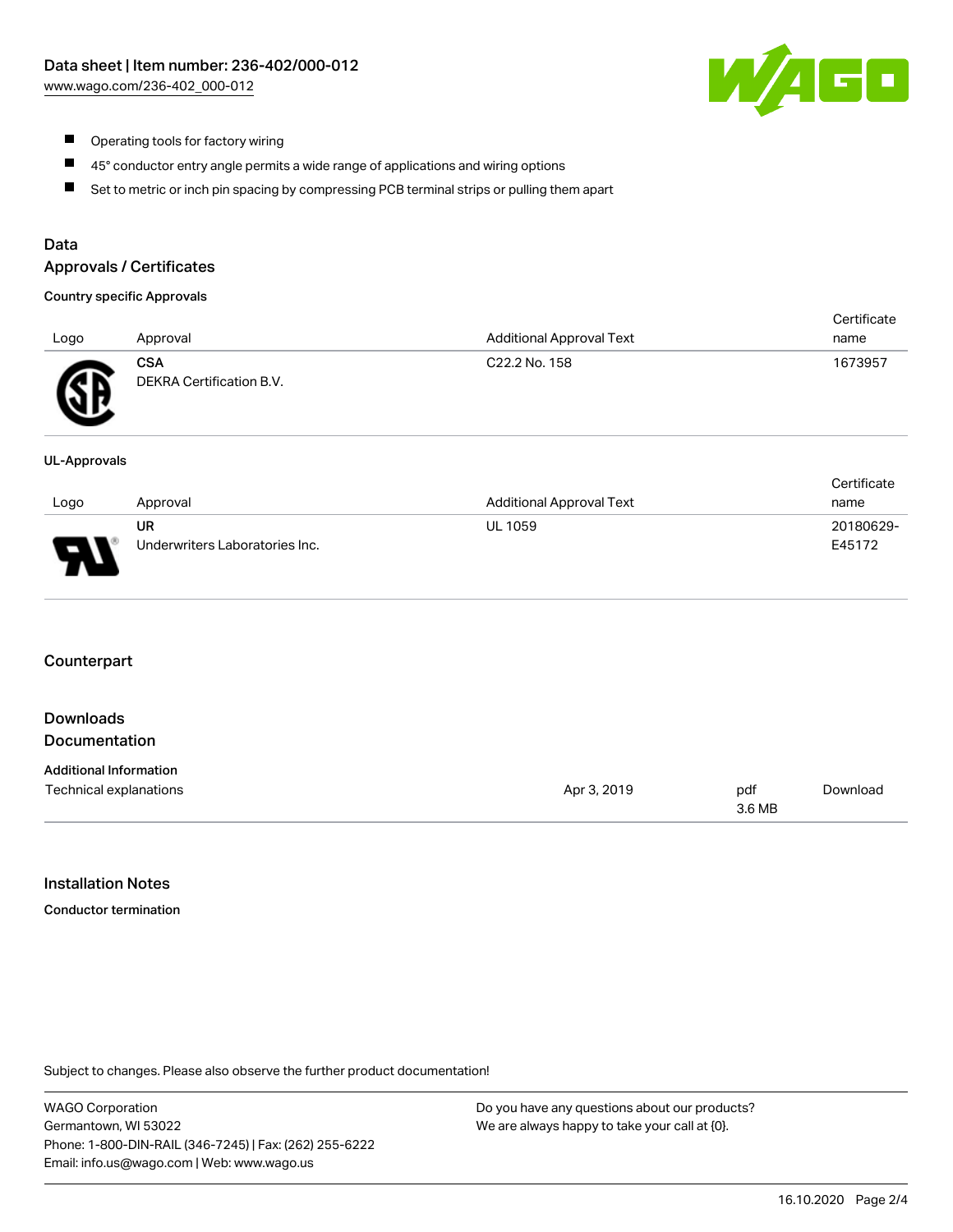## Data sheet | Item number: 236-402/000-012 [www.wago.com/236-402\\_000-012](http://www.wago.com/236-402_000-012)





Inserting a conductor via 3.5 mm screwdriver.



screwdriver.

Inserting a conductor via 3.5 mm Inserting a conductor via operating tool.

Screwdriver actuation parallel to conductor entry.

Screwdriver actuation perpendicular to conductor entry.



Compared to standard screwdrivers, these operating tools are far more convenient for wiring PCB terminal strips at factory.

Installation

Subject to changes. Please also observe the further product documentation!

WAGO Corporation Germantown, WI 53022 Phone: 1-800-DIN-RAIL (346-7245) | Fax: (262) 255-6222 Email: info.us@wago.com | Web: www.wago.us